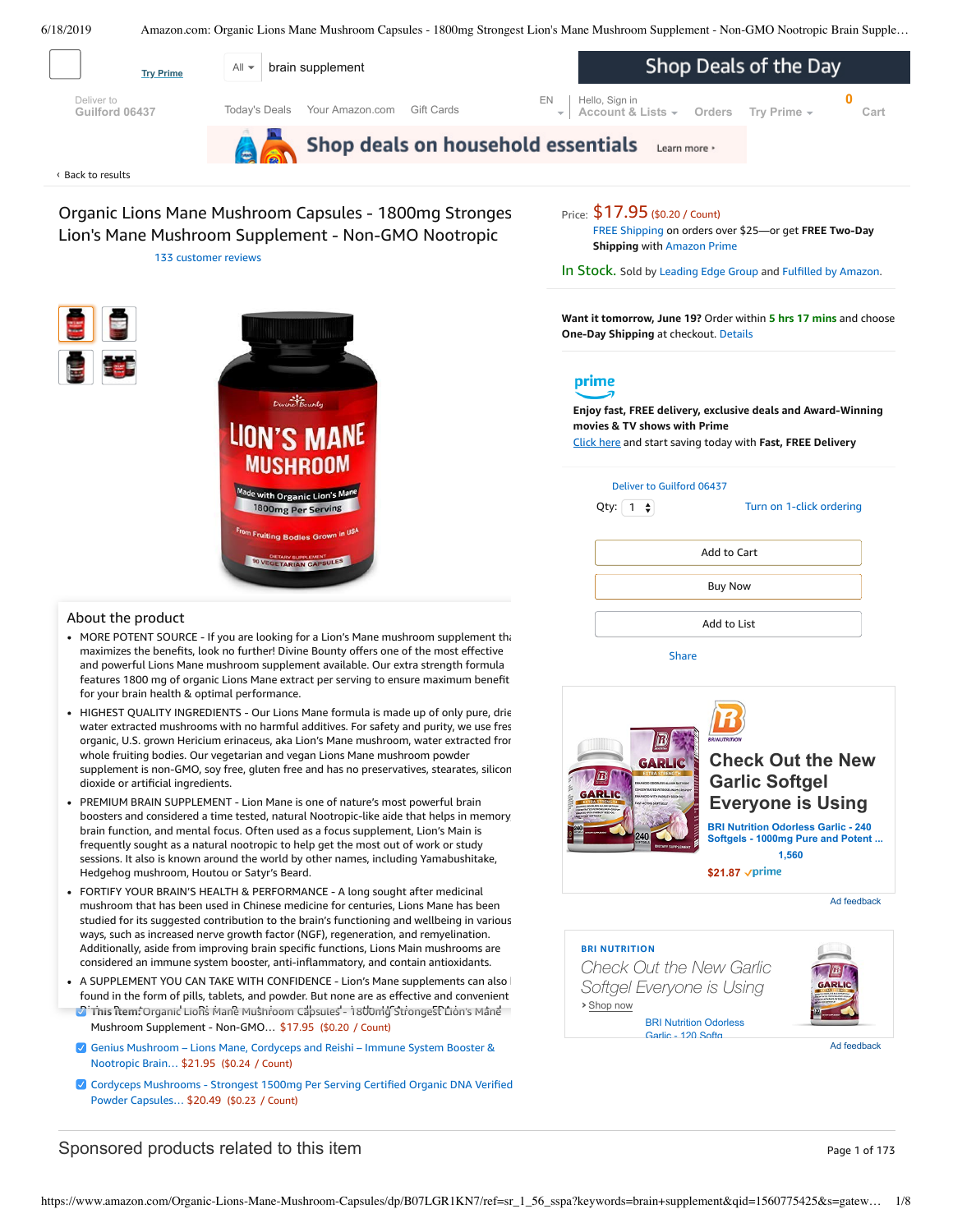6/18/2019 Amazon.com: Organic Lions Mane Mushroom Capsules - 1800mg Strongest Lion's Mane Mushroom Supplement - Non-GMO Nootropic Brain Supple…



# What other items do customers buy after viewing this item?

| Lions Mane Mushroom Capsules (Two Month Supply - 120 Count) Organic and Vegan<br>Supplement - Nootropic for Brain Health and Growth, Immune Booster, Made in The USA by<br><b>Double Wood Supplements</b><br>131<br>\$18.95     |
|---------------------------------------------------------------------------------------------------------------------------------------------------------------------------------------------------------------------------------|
| Organic Lions Mane Mushroom Capsules - 2100 mg Max Capsule Dose + Absorption Enhancer -<br>Nootropic Brain Supplement & Immune System Booster (100% Pure Lions Mane Extract)<br>139<br>\$21.95                                  |
| Genius Mushroom – Lions Mane, Cordyceps and Reishi – Immune System Booster & Nootropic<br>Brain Supplement - Wellness Formula for Natural Energy, Stress Relief, Memory & Liver Support,<br>90 Veggie Pills<br>1,755<br>\$21.95 |
| Organic Lions Mane Mushroom Capsules by Real Mushrooms - 120 Capsules of Extract Powder,<br>White<br>337<br>\$29.95                                                                                                             |

# Special offers and product promotions

Item Package Quantity: **1**

- ►►► SAVE 15% ON YOUR ORDER WHEN YOU BUY ANY 5 DIVINE BOUNTY PRODUCTS ◄◄◄ Enter code 5DIVINEB at checkout. [Here's how](javascript:void(0))  (restrictions apply)
- ►►► SAVE 10% ON YOUR ORDER WHEN YOU BUY ANY 3 DIVINE BOUNTY PRODUCTS ◄◄◄ Enter code 3DIVINEB at checkout. [Here's how](javascript:void(0))  (restrictions apply)
- ►►► SAVE 5% ON YOUR ORDER WHEN YOU BUY ANY 2 DIVINE BOUNTY PRODUCTS ◄◄◄ Enter code 2DIVINEB at checkout. [Here's how](javascript:void(0))  (restrictions apply)
- **[Your cost could be \\$0.00 instead of \\$17.95](https://www.amazon.com/gp/cobrandcard/marketing.html?pr=con321&inc=50gcUnrec&ts=79ft97jq07elxg8r33pufcw326ejaqx&dasin=B07LGR1KN7&plattr=math&place=detailpage&imp=a41f5841-de08-42ec-ad4f-e2ddb15ab3e2)**! Get a **\$50 Amazon.com Gift Card** instantly upon approval for the **Amazon Rewards Visa Card** Apply now

# **Have a question?**

Find answers in product info, Q&As, reviews

# Product description

Item Package Quantity:**1**

**Looking to maximize your brain's health, sharpen your mental acuity, and increase performance and focus?**

Hericium erinaceus (aka Lion's Mane) is one of the medicinal mushrooms that is native to North America, Europe and Asia. It has been used in traditional Chinese medicine for centuries to help strengthen cognitive performance, memory and focus. Lion's Mane is thought to help protect against memory problems and has been shown to support brain health and functioning. It may help protect against memory degradation caused by buildup of amyloid beta (a substance that also forms the brain plaques associated with Alzheimer's disease). Additionally, it contains a number of health-promoting substances and nutrition, including antioxidants and betaglucan, and is immunosupportive and anti-inflammatory. It is considered by many as one of Earth's natural Nootropic-like brainboosters.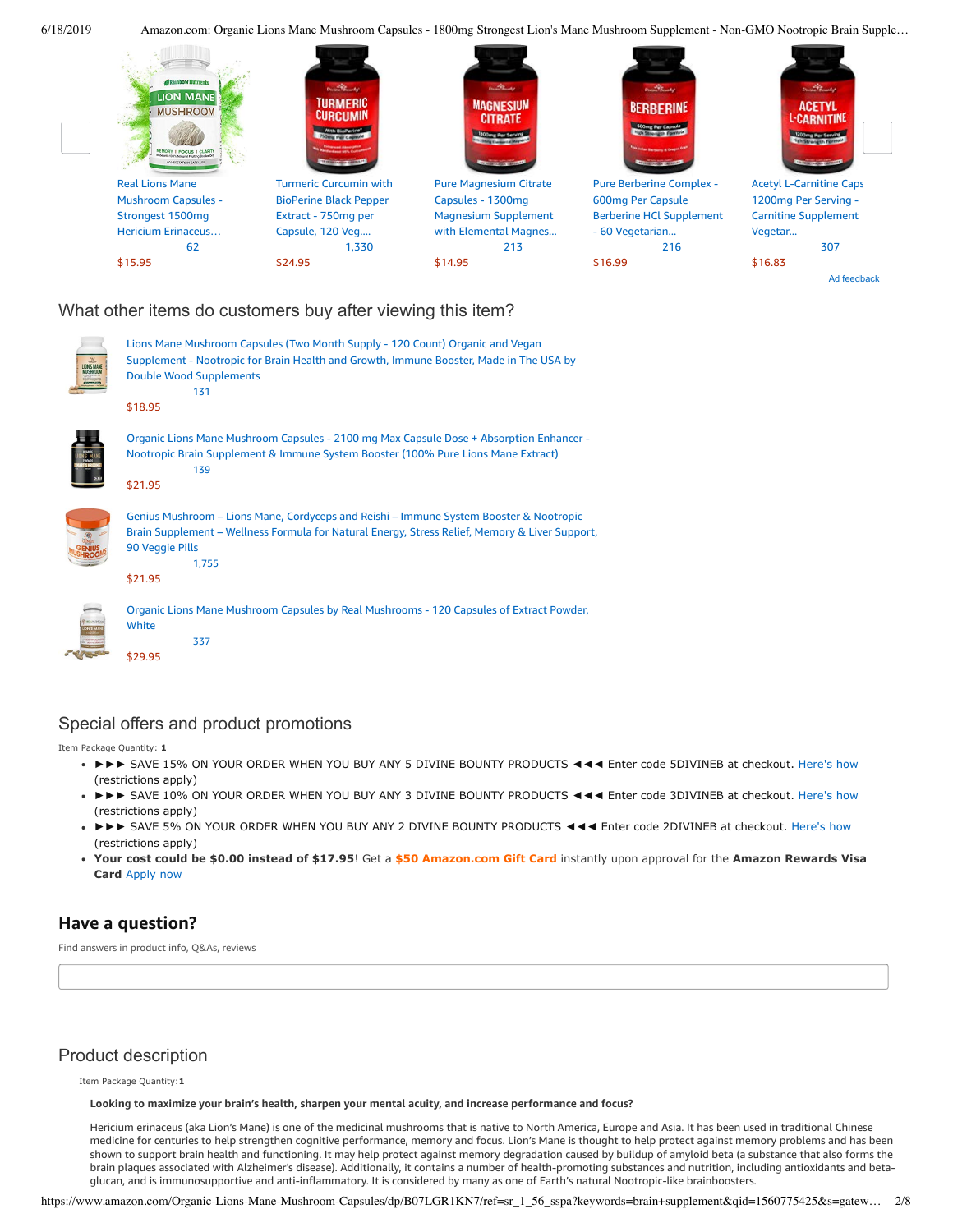6/18/2019 Amazon.com: Organic Lions Mane Mushroom Capsules - 1800mg Strongest Lion's Mane Mushroom Supplement - Non-GMO Nootropic Brain Supple…

## **Why is Divine Bounty the right choice for you?**

- Superior Potency - Divine Bounty's formula offers the highest strength dose of Lions Mane extract per capsule at 600 mg per pill, for a total of 1800mg per serving.

- Pure & Safe - Our Lion's Mane mushrooms are only sourced from organic farms in the U.S., and the powder is water extracted from the whole, fruiting bodies of the mushrooms.

- Superior Value - With 90 capsules per bottle, Divine Bounty's Lions Mane provides a one month supply of the most powerful brain booster available, a great value for your money. - Superior Quality

- We only use natural ingredients enclosed in vegetarian capsules. This means our Lions Mane powder is GMO free, soy free, gluten free, and free from artificial ingredients and preservatives.

Support your brain and increase focus and mental clarity daily with Divine Bounty's Lions Mane. Be smart, get yours today!

# Product details

### Item Package Quantity: **1**

**Shipping Weight:** 4 ounces [\(View shipping rates and policies\)](https://www.amazon.com/gp/help/seller/shipping.html/ref=dp_pd_shipping?ie=UTF8&asin=B07LGR1KN7&seller=ATVPDKIKX0DER)

**ASIN:** B07LGR1KN7

**Average Customer Review:** [133 customer reviews](https://www.amazon.com/product-reviews/B07LGR1KN7/ref=acr_dpproductdetail_text?ie=UTF8&showViewpoints=1)

**Amazon Best Sellers Rank:** #10,692 in Health & Household ([See Top 100 in Health & Household\)](https://www.amazon.com/gp/bestsellers/hpc/ref=pd_zg_ts_hpc) #24 in [Mushrooms Herbal Supplements](https://www.amazon.com/gp/bestsellers/hpc/3766351/ref=pd_zg_hrsr_hpc)

Would you like to **tell us about a lower price**?

## Related Video Shorts (0) [Upload](https://www.amazon.com/creatorhub/video/upload?productASIN=B07LGR1KN7&referringURL=ZHAvQjA3TEdSMUtONw%3D%3D&ref=RVSW) your video



## **Be the first video**

Your name here

# Important information

#### **Safety Information**

Always consult your healthcare professional prior to use if you have or suspect a medical condition of any kind, or are taking prescription medication. Do not use if you are pregnant or nursing. Not suitable for children under the age of 18. Cease use immediately and contact your doctor if you experience any adverse reactions. Store in a cool, dry place. Keep out of reach of children. Do not use if seal under cap is broken or missing. Made in the U.S.A under the highest quality laboratory conditions following strict GMP (Good Manufacturing Practices).

## **Legal Disclaimer**

These statements have not been evaluated by the FDA. This product is not intended to diagnose, treat, or cure any disease.

Statements regarding dietary supplements have not been evaluated by the FDA and are not intended to diagnose, treat, cure, or prevent any disease or health condition.

#### **Ingredients**

1800mg Organic Lion's Mane Mushroom

# Compare with similar items

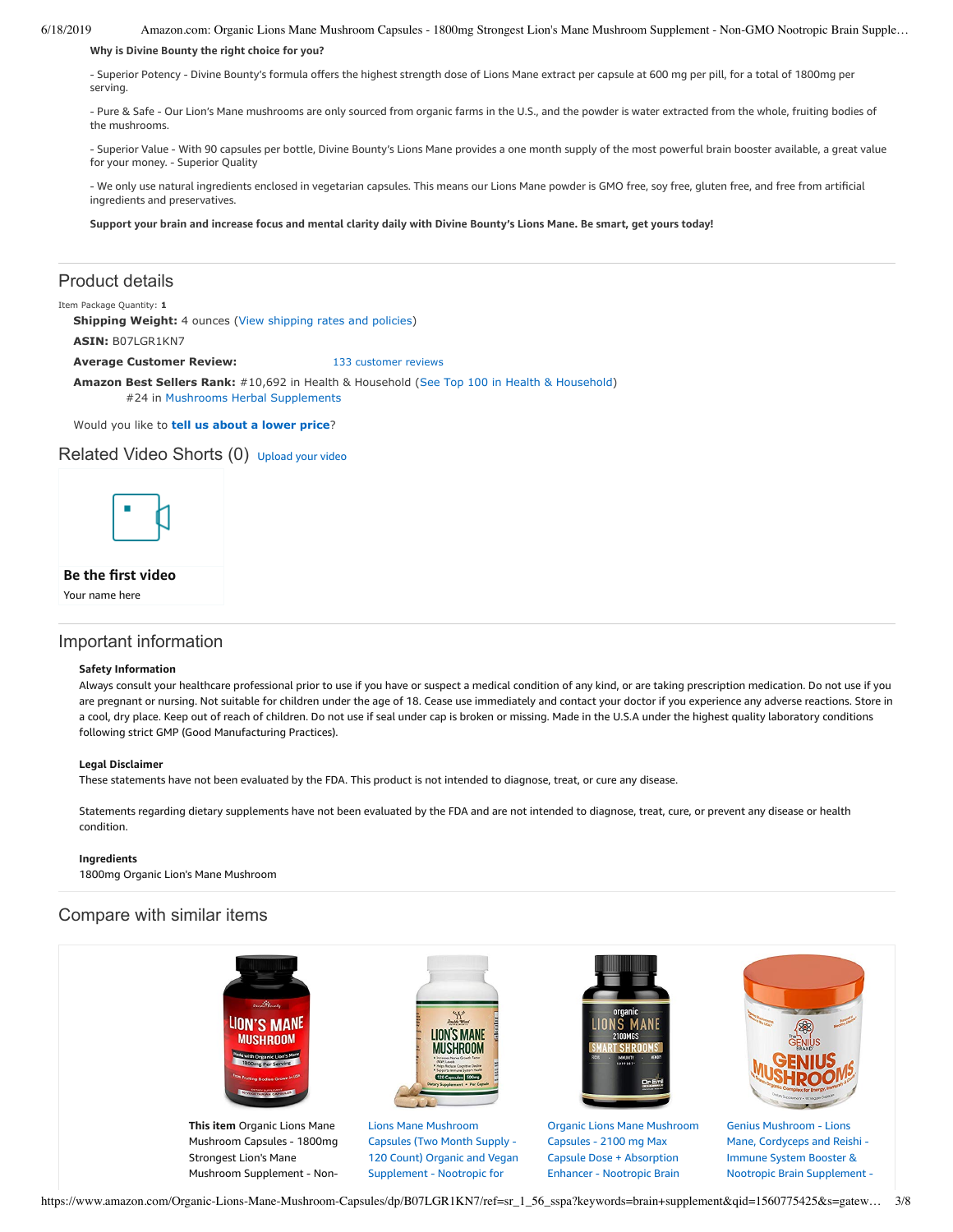| 6/18/2019              | Amazon.com: Organic Lions Mane Mushroom Capsules - 1800mg Strongest Lion's Mane Mushroom Supplement - Non-GMO Nootropic Brain Supple |                                                                                                                          |                                                                                                                                                     |                                                                                                                            |
|------------------------|--------------------------------------------------------------------------------------------------------------------------------------|--------------------------------------------------------------------------------------------------------------------------|-----------------------------------------------------------------------------------------------------------------------------------------------------|----------------------------------------------------------------------------------------------------------------------------|
|                        | <b>GMO Nootropic Brain</b><br>Supplement & Immune System<br><b>Booster from Mushroom</b><br>Extract Powder - 90 Vegetarian<br>Caps   | Brain Health and Growth,<br>Immune Booster, Made in The<br><b>USA by Double Wood</b><br><b>Supplements</b>               | Supplement & Immune System<br>Booster (100% Pure Lions<br>Mane Extract)                                                                             | <b>Wellness Formula for Natural</b><br>Energy, Stress Relief, Memory &<br>Liver Support, 90 Veggie Pills<br>#1 Best Seller |
|                        | Add to Cart                                                                                                                          | Add to Cart                                                                                                              | Add to Cart                                                                                                                                         | Add to Cart                                                                                                                |
| <b>Customer Rating</b> | (133)                                                                                                                                | (131)                                                                                                                    | (139)                                                                                                                                               | (1755)                                                                                                                     |
| <b>Price</b>           | \$1795                                                                                                                               | \$1895                                                                                                                   | \$2195                                                                                                                                              | \$2195                                                                                                                     |
| <b>Shipping</b>        | FREE Shipping on orders over<br>\$25                                                                                                 | FREE Shipping on orders over<br>\$25                                                                                     | FREE Shipping on orders over<br>\$25                                                                                                                | FREE Shipping on orders over<br>\$25                                                                                       |
| Sold By                | <b>Leading Edge Group</b>                                                                                                            | <b>Double Wood LLC</b>                                                                                                   | <b>Dr. Emil Nutrition</b>                                                                                                                           | <b>Pacific Coast Naturals</b>                                                                                              |
| <b>Directions</b>      |                                                                                                                                      | As a dietary supplement, take 2<br>capsules in the morning with<br>food. A second dose may be<br>taken later in the day. | As a dietary supplement, take<br>three (3) capsules once per day<br>with at least 8 oz. of water or<br>as directed by a healthcare<br>professional. | As a dietary supplement, take 1<br>capsule with an 8oz glass of<br>water, 20 minutes before meals<br>three times daily.    |

# Sponsored products related to this item

Your medication, delivered



Mushroom Capsules - 1800mg Lion's Mane Mushroom [Supplement…](https://www.amazon.com/gp/slredirect/picassoRedirect.html/ref=sspa_dk_detail_0?ie=UTF8&adId=A06112582EMX8ZT865C11&qualifier=1560866195&id=1687598192818878&widgetName=sp_detail2&url=%2Fdp%2FB07RCX8LPF%2Fref%3Dsspa_dk_detail_0%3Fpsc%3D1) [71](https://www.amazon.com/gp/slredirect/picassoRedirect.html/ref=sspa_dk_detail_0?ie=UTF8&adId=A06112582EMX8ZT865C11&qualifier=1560866195&id=1687598192818878&widgetName=sp_detail2&url=%2Fdp%2FB07RCX8LPF%2Fref%3Dsspa_dk_detail_0%3Fpsc%3D1#customerReviews) \$17.95

Learn more >

Ad feedback



# Customer Questions & Answers

[See questions and answers](https://www.amazon.com/ask/questions/asin/B07LGR1KN7/ref=cm_cd_dp_lla_ql_ll)

□ PillPack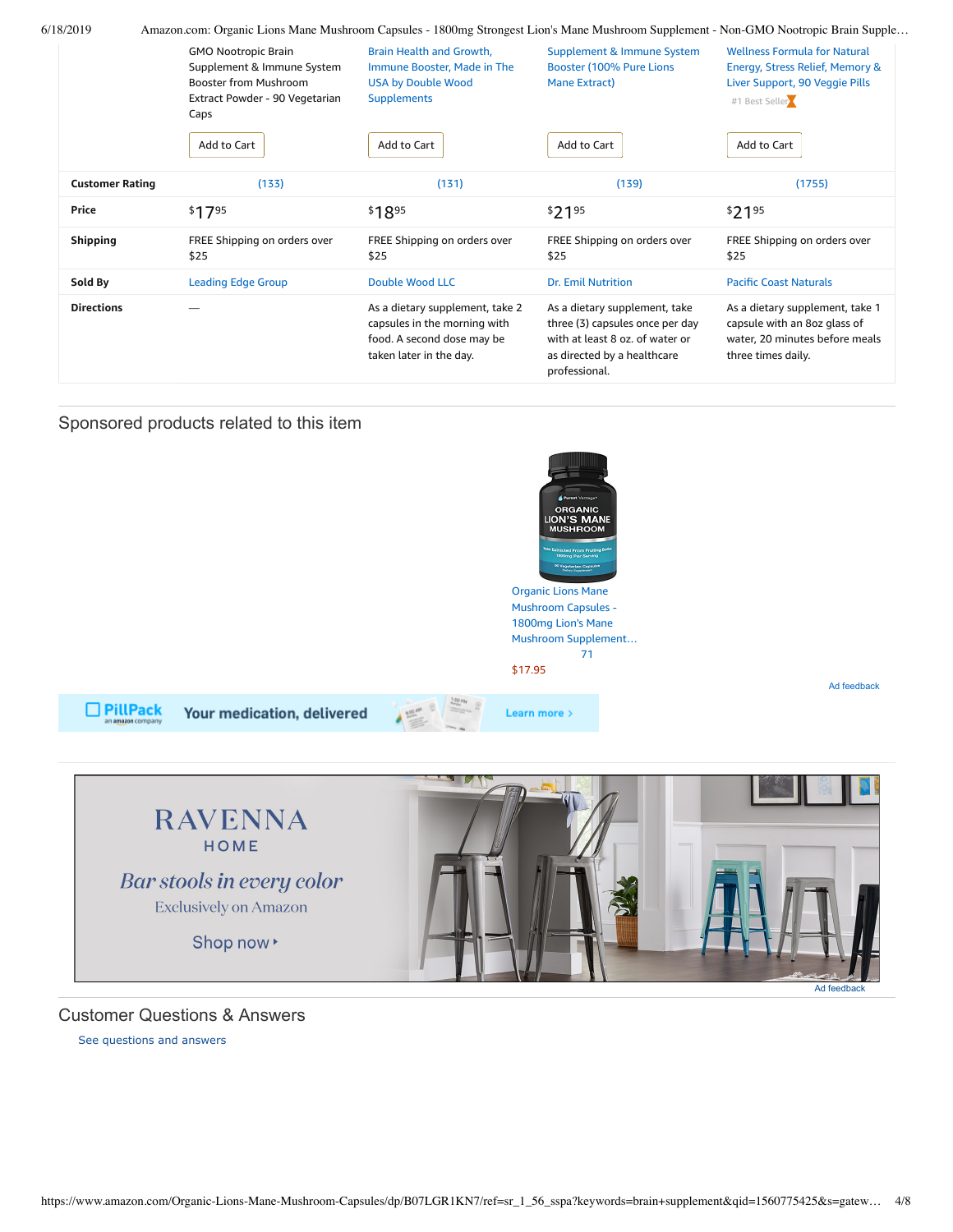# <span id="page-4-0"></span>**[133 customer](https://www.amazon.com/Organic-Lions-Mane-Mushroom-Capsules/product-reviews/B07LGR1KN7/ref=cm_cr_dp_d_show_all_top?ie=UTF8&reviewerType=all_reviews) reviews**

4.4 out of 5 [stars](javascript:void(0))

| 5 star | 81% |
|--------|-----|
| 4 star | 11% |
| 3 star | 3%  |
| 2 star | 1%  |
| 1 star | 4%  |

## **By feature**

| Presentation    | 4.6 |
|-----------------|-----|
| Easy to swallow | 4.5 |
| Flavor          | 4.4 |
| See more        |     |
|                 |     |

## **Review this product**

Share your thoughts with other customers



## **Customer images**



See all customer images

## **Read reviews that mention**

| lions mane    | health benefits | brain fog     | high quality   | looking forward |
|---------------|-----------------|---------------|----------------|-----------------|
| immune system | heart disease   | side effects  | started taking |                 |
| never heard   | mental clarity  | mane mushroom | per day        |                 |

## **Showing 1-8 of 133 reviews**

|  |  | <b>Top Reviews</b> |  |
|--|--|--------------------|--|
|--|--|--------------------|--|

Kari & Kevin Prinke

#### **Quality [product](https://www.amazon.com/gp/customer-reviews/R36GIAMLRXSU2U/ref=cm_cr_dp_d_rvw_ttl?ie=UTF8&ASIN=B07LGR1KN7)**

March 1, 2019

Item Package Quantity: 1 **Verified Purchase**

My daughter has been using this for 3 weeks. She's a college student and was having some brain fog and trouble focusing, especially with all of the late night study sessions. She can already see a huge difference in her ability to focus and much less brain fog. I love that the only ingredient in it is organic Lion's Mane that is from farms in the US. I'm very please with this quality supplement. It is a product I will definitely contine to buy for my daughter.

### 22 people found this helpful



February 9, 2019

Item Package Quantity: 1 **Verified Purchase**

Well, I have Multiple Sclerosis and have all kinds of health issues. So, i am definitely hoping that this product really does help it with some of my issues! We shall see :)

19 people found this helpful



# M. LEROY

**[Shockingly](https://www.amazon.com/gp/customer-reviews/R39HSFFF6HR5VX/ref=cm_cr_dp_d_rvw_ttl?ie=UTF8&ASIN=B07LGR1KN7) effective against anhedonia**

April 5, 2019

Item Package Quantity: 1 **Verified Purchase**

I heard about this natural remedy through Paul Stamets and was not expecting anything remarkable. I didn't even know that it had anti-depressant effects. I was only taking it as a healthy brain supplement. I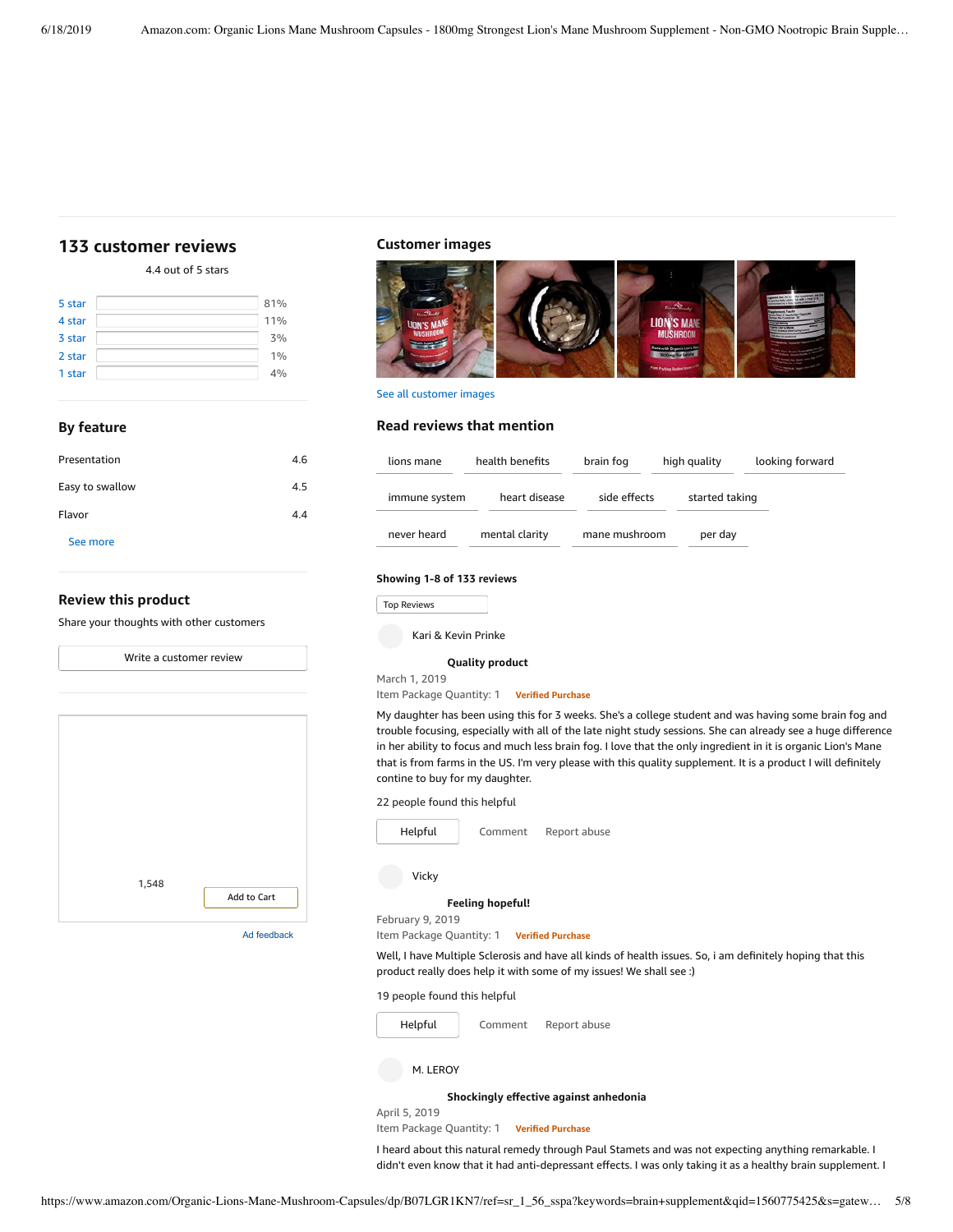am stunned. After 2 weeks I started noticing real improvement, less anxiety, and real mood changes. follow up: I've been taking 1 LM pill daily which is 600mg. Still experiencing life changing effects.

17 people found this helpful

| Helpful        | Comment | Report abuse                                           |
|----------------|---------|--------------------------------------------------------|
| Kelly M.       |         |                                                        |
|                |         | This brand is a good value And works very well for me. |
| March 13, 2019 |         |                                                        |

Item Package Quantity: 1 **Verified Purchase**

My mother is having problems with her memory, as I researched natural treatments. I came across Lions mane mushrooms as something that would help. So I tried these myself before giving them to my mother. I was so surprised by the mental clarity that I had while taking these mushrooms. It feels as if I have found some exotic smart pill. These will be part of my daily vitamin routine from here on out.

15 people found this helpful

| Helpful   | Comment | Report abuse |  |  |
|-----------|---------|--------------|--|--|
| Cassi Toy |         |              |  |  |
| .         |         |              |  |  |

#### **A beneficial [supplement](https://www.amazon.com/gp/customer-reviews/R19ZYZ6W2RYX87/ref=cm_cr_dp_d_rvw_ttl?ie=UTF8&ASIN=B07LGR1KN7)**

February 11, 2019 Item Package Quantity: 1 **Verified Purchase**

I have only been using this for about a week but so far I am very pleased with it. It has been giving me more energy and less brain fog. I feel like it has been helping to speed up my metabolism as well

#### 15 people found this helpful



## LaDeana Moffett

#### **[So many](https://www.amazon.com/gp/customer-reviews/R2AGUY1XDAVH74/ref=cm_cr_dp_d_rvw_ttl?ie=UTF8&ASIN=B07LGR1KN7) benefits and no side effects**

February 28, 2019

Item Package Quantity: 1 **Verified Purchase**

I like that this is organic. My main purpose for using this was to help manage my blood sugar. My second reason was to speed up recovery for my nervous system. I was hit by a drunk driver and had a back injury that left some nerve damage. I'm hoping this will help with my post surgical recovery.

13 people found this helpful



DoberDawn

March 16, 2019

#### **Proving [effective](https://www.amazon.com/gp/customer-reviews/R1UPBI6WFI25OQ/ref=cm_cr_dp_d_rvw_ttl?ie=UTF8&ASIN=B07LGR1KN7) even taking less than full dose**

Item Package Quantity: 1 **Verified Purchase**

I purchased this product for a senior male who is pre-diabetic with high blood pressure, cholesterol issues, and prostate/nighttime issues. He started out taking the full dose of 3 capsules per day then cut back to only one or two capsules per day. He is able to urinate with a much more steady stream and has far less frequent needs to get up during the night. It is too soon to know if there were any other benefits related to his pre-diabetic state but I will report back in after his next A1C check up.

11 people found this helpful

[Comment](https://www.amazon.com/gp/customer-reviews/R1UPBI6WFI25OQ/ref=cm_cr_dp_d_rvw_btm?ie=UTF8&ASIN=B07LGR1KN7#wasThisHelpful) [Report](https://www.amazon.com/hz/reviews-render/report-abuse?ie=UTF8&voteDomain=Reviews&ref=cm_cr_dp_d_rvw_hlp&csrfT=gvaKlXIE3jULEe6NFEb8zYqVvQv6TSoUSO38XKwAAAABAAAAAF0I7ZNyYXcAAAAA%2B4kUEk%2F7iMGR3xPcX6iU&entityId=R1UPBI6WFI25OQ&sessionId=143-6729050-3493109) abuse

| Lisa Brodeur |
|--------------|

[Helpful](https://www.amazon.com/ap/signin?openid.return_to=https%3A%2F%2Fwww.amazon.com%2Fdp%2FB07LGR1KN7%2Fref%3Dcm_cr_dp_d_vote_lft%3Fie%3DUTF8%26voteInstanceId%3DR1UPBI6WFI25OQ%26voteValue%3D1%26csrfT%3DgvaKlXIE3jULEe6NFEb8zYqVvQv6TSoUSO38XKwAAAABAAAAAF0I7ZNyYXcAAAAA%252B4kUEk%252F7iMGR3xPcX6iU%23R1UPBI6WFI25OQ&openid.identity=http%3A%2F%2Fspecs.openid.net%2Fauth%2F2.0%2Fidentifier_select&openid.claimed_id=http%3A%2F%2Fspecs.openid.net%2Fauth%2F2.0%2Fidentifier_select&openid.assoc_handle=usflex&openid.mode=checkid_setup&openid.ns=http%3A%2F%2Fspecs.openid.net%2Fauth%2F2.0)

**[Organic](https://www.amazon.com/gp/customer-reviews/R2G9SR1DEW7XR5/ref=cm_cr_dp_d_rvw_ttl?ie=UTF8&ASIN=B07LGR1KN7) and superb quality**

February 13, 2019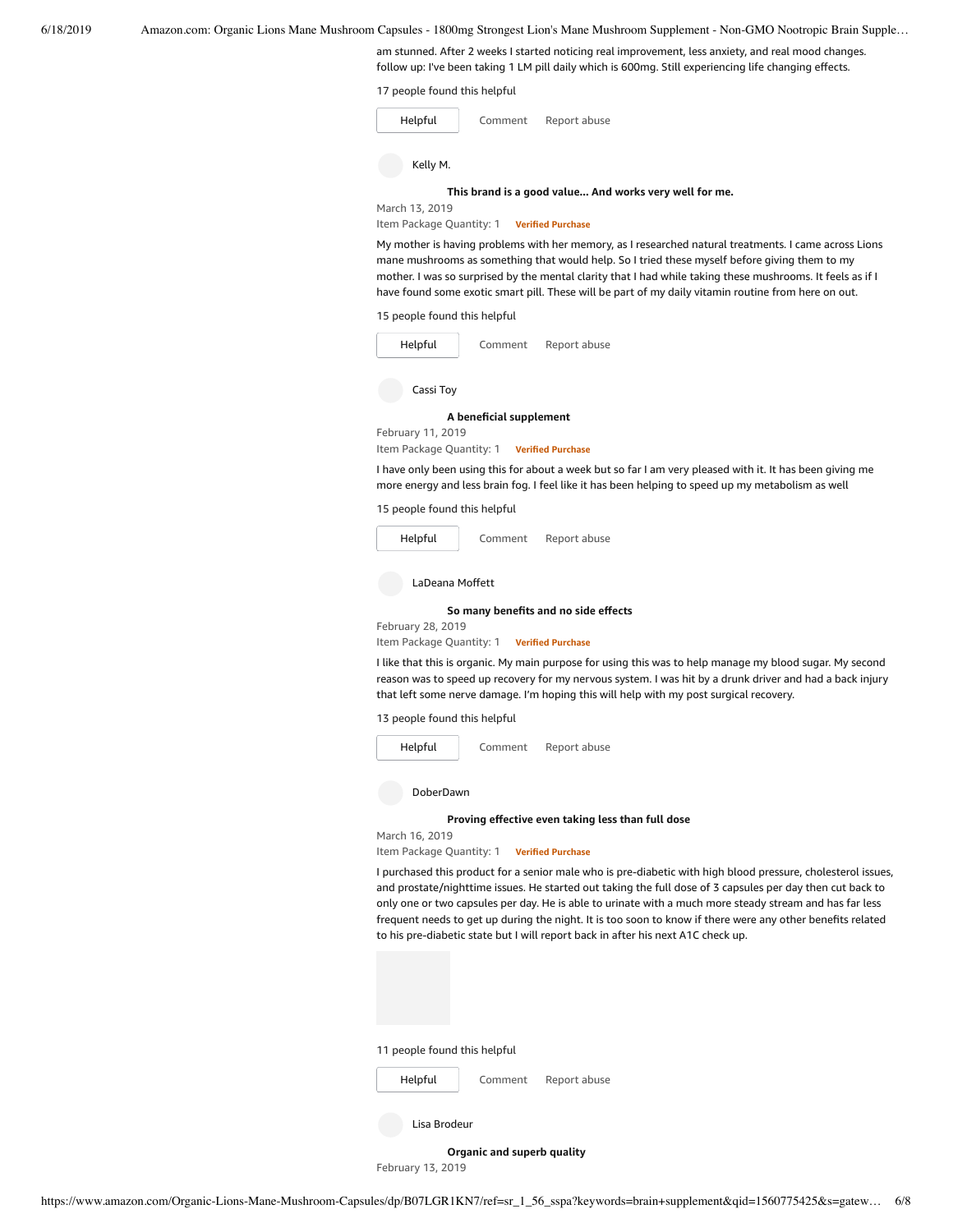6/18/2019 Amazon.com: Organic Lions Mane Mushroom Capsules - 1800mg Strongest Lion's Mane Mushroom Supplement - Non-GMO Nootropic Brain Supple… Item Package Quantity: 1 **Verified Purchase** 11 people found this helpful [Comment](https://www.amazon.com/gp/customer-reviews/R2G9SR1DEW7XR5/ref=cm_cr_dp_d_rvw_btm?ie=UTF8&ASIN=B07LGR1KN7#wasThisHelpful) [Report](https://www.amazon.com/hz/reviews-render/report-abuse?ie=UTF8&voteDomain=Reviews&ref=cm_cr_dp_d_rvw_hlp&csrfT=gs4ZFmOaL4fR5o%2BOcqkZGTqbrSRb5XwtJ16FlTMAAAABAAAAAF0I7ZNyYXcAAAAA%2B4kUEk%2F7iMGR3xPcX6iU&entityId=R2G9SR1DEW7XR5&sessionId=143-6729050-3493109) abuse Lion's mane mushroom and its extract have been shown to have a variety of health benefits. Research has found that lion's mane may protect against dementia, reduce mild symptoms of anxiety and depression and help repair nerve damage. It also has strong anti-inflammatory, antioxidant and immune-boosting abilities and been shown to lower the risk of heart disease, cancer, ulcers and diabetes in animals. [Helpful](https://www.amazon.com/ap/signin?openid.return_to=https%3A%2F%2Fwww.amazon.com%2Fdp%2FB07LGR1KN7%2Fref%3Dcm_cr_dp_d_vote_lft%3Fie%3DUTF8%26voteInstanceId%3DR2G9SR1DEW7XR5%26voteValue%3D1%26csrfT%3Dgs4ZFmOaL4fR5o%252BOcqkZGTqbrSRb5XwtJ16FlTMAAAABAAAAAF0I7ZNyYXcAAAAA%252B4kUEk%252F7iMGR3xPcX6iU%23R2G9SR1DEW7XR5&openid.identity=http%3A%2F%2Fspecs.openid.net%2Fauth%2F2.0%2Fidentifier_select&openid.claimed_id=http%3A%2F%2Fspecs.openid.net%2Fauth%2F2.0%2Fidentifier_select&openid.assoc_handle=usflex&openid.mode=checkid_setup&openid.ns=http%3A%2F%2Fspecs.openid.net%2Fauth%2F2.0) **See all 133 [reviews](https://www.amazon.com/Organic-Lions-Mane-Mushroom-Capsules/product-reviews/B07LGR1KN7/ref=cm_cr_dp_d_show_all_btm?ie=UTF8&reviewerType=all_reviews)** Write a [customer](https://www.amazon.com/review/create-review/ref=cm_cr_dp_d_wr_but_btm?ie=UTF8&channel=glance-detail&asin=B07LGR1KN7) review

# Set up an Amazon Giveaway



Amazon Giveaway allows you to run promotional giveaways in order to create buzz, reward your audience, and attract new followers and customers. Learn more about Amazon [Giveaway](https://www.amazon.com/gp/giveaway/home?ref=aga_dp_lm)

**This item:** Organic Lions Mane Mushroom Capsules - 1800mg Strongest Lion's Mane Mushroom Supplement - Non-GMO Nootropic Brain Supplement & Immune System Booster from Mushroom Extract Powder - 90 Vegetarian Caps

Set up a [giveaway](https://www.amazon.com/giveaway/host/setup/ref=aga_h_su_dp?_encoding=UTF8&asin=B07LGR1KN7)

# Customers who bought this item also bought



Disclaimer: While we work to ensure that product information is correct, on occasion manufacturers may alter their ingredient lists. Actual product packaging and materials may contain more and/or different information than that shown on our Web site. We recommend that you do not solely rely on the information presented and that you always read labels, warnings, and directions before using or consuming a product. For additional information about a product, please contact the manufacturer. Content on this site is for reference purposes and is not intended to substitute for advice given by a physician, pharmacist, or other licensed health-care professional. You should not use this information as self-diagnosis or for treating a health problem or disease. Contact your health-care provider immediately if you suspect that you have a medical problem. Information and statements regarding dietary supplements have not been evaluated by the Food and Drug Administration and are not intended to diagnose, treat, cure, or prevent any disease or health condition. Amazon.com assumes no liability for inaccuracies or misstatements about products.

[Back to top](#page-0-0)